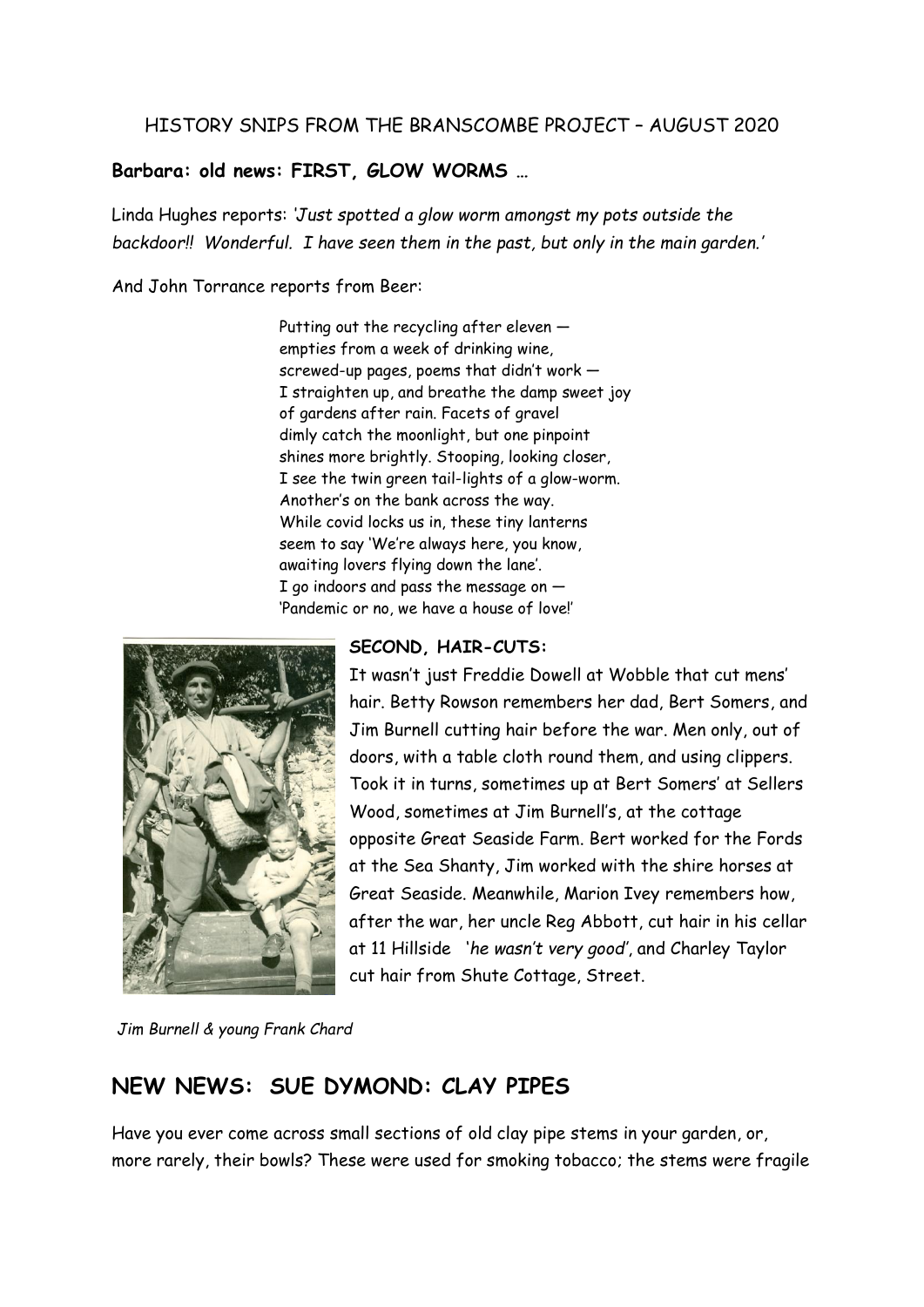

and broke quite easily. Mostly we think of them as belonging to the Victorian era, but some may be earlier.

So how did they come to be in the soil? Well, past generations threw most of their rubbish onto middens, and this mix of ashes, animal and vegetable waste and general household rubbish was often spread onto the land as fertiliser. Our gardens and houses are built on

earlier fields, and so we come across the pipes. Alternatively, the pipes were thrown away where they broke, in a field where a labourer was working, or in a garden.

How long have they been in use? Production started in the late 1500s, after tobacco was reputedly brought to this country by Sir Walter Raleigh from Virginia. Or perhaps a bit earlier, when British sailors having met up with Spanish and Portuguese sailors took up their habit of smoking tobacco in clay pipes. Clay pipes were smoked by all levels of society, but the wealthier chose more ornate or finer pipes. These might be better finished and more fragile, with longer stems, as they didn't have to worry about damaging them whilst working. Working women often smoked, and poorer people might carry on using a pipe which was slightly damaged as a matter of economy.

By WW1 cigarettes gained popularity, especially amongst the troops – they were more convenient, and less fragile, and by WW2 clay pipes had almost disappeared.

How can you date the pipes? You can compare your finds to collections in local museums, articles online, or in published works. Pipes sometimes have patterns or makers' marks that indicate age and source.

There's another interesting way for getting a rough date. Imperial drills, sized by sixty-fourths of an inch, have their size stamped into the metal. You can insert a drill into the pipe stem and record the size: the wider the bore the older the pipe. The range of bores is from 4/64 of an inch to 9/64 of an inch.

The bowls of the pipe, although often broken, can also help fix a date. Larger bowls date from times when tobacco was cheap; as the price increases, the size of bowl (and size of bore) reduce.

A fine smooth clay known as ball or pipe clay was used in manufacture. It's different from the clay used in ceramic production. The nearest suitable pipe clay is found in the Bovey Basin in Devon and in the Poole Harbour area in Dorset. Early pipes were sometimes made from more local clays, and these can be identified by inclusions in the